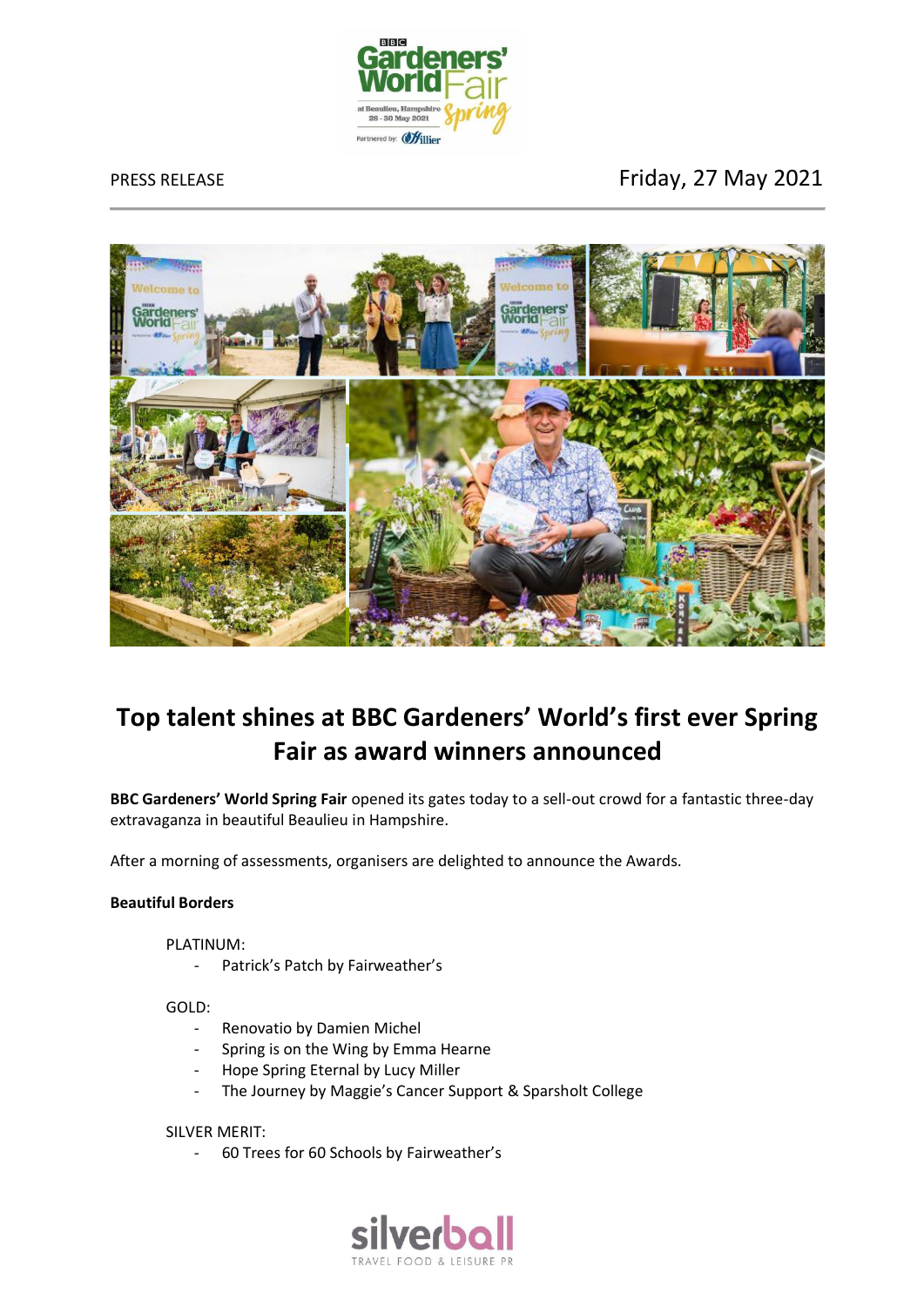

The accolade of Best Border was awarded to Patrick's Patch which was praised by judges for its quirkiness and accessible explanations for visitors.

# **Small Spaces**

GOLD:

- Estate Garden by Longstock Park Landscapes
- The Allotment by Jon Wheatley & Terry Porter

## SILVER MERIT:

- Nature's Ark by The APL & Rolawn

The accolade of Best Small Space was awarded to Estate Garden by Longstock Park Landscapes. The Judges were impressed by

# **Floral Awards**

- 1<sup>st</sup> & Best Floral Display Ice Alpines from Bewdley
- 2<sup>nd</sup> New Forest Hostas & Hemerocallis from Lymington
- 3<sup>rd</sup> Chrysanthemums Direct from Knutsford

Jim Buttress led the Floral Assessment, with Anita Foy and Richard Barnard assessing the Beautiful Borders and Small Spaces categories.

Jim Buttress said: "It's been a pleasure to be back assessing the exhibitors of this cracking new Fair and the bar has certainly been set very high. It is fantastic to be acknowledging the hard work and quality of these nurseries and to be back out enjoying seeing familiar faces and soaking up the atmosphere in such a stunning setting. I've been enthralled.

Jim continued, "During the pandemic many people found a new passion for gardening - they saw what could be achieved and many people got their children involved. Now we're seeing more and more people enthused about gardening and they want information on how to keep doing it and how to make the most of it.

"The popularity of the Allotment feature, showcasing a great range and quality of growing, gives our visitors something they can take away to try at home. We're all about making gardening more accessible, so people can leave thinking 'I can do a bit of that'."

Horticultural Director, Bob Sweet added: "What a fantastic start to our exciting relationship with Beaulieu, we know the Fair will become a popular fixture in the calendar. In launching a new show, we never cease to be impressed by the innovation and enthusiasm of our exhibitors and designers. It is fantastic to be able to share that passion and dedication with our visitors and see them leave inspired and encouraged to try it at home.

"From what we've seen, our exhibitors' and visitors' enthusiasm will only build from this fantastic beginning."

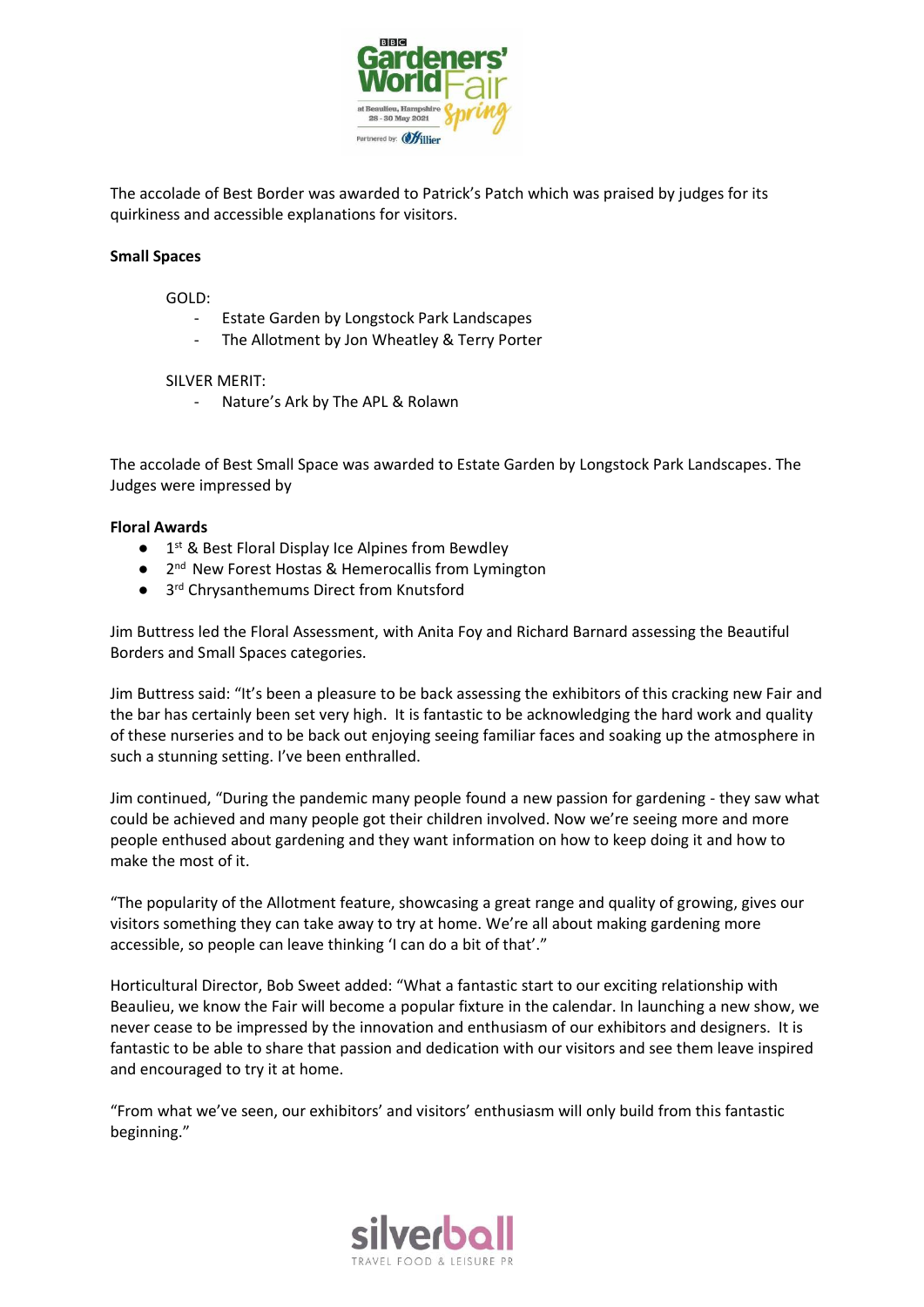

As a highlight of the show Headline partner, Hillier Nurseries created the Hillier Experience garden at the heart of the show. Built with their usual standard of excellence, the garden is a fantastic feature showcasing the highest quality plants with the Hillier team on hand at four different advice pods offering the very best expertise.

Set against the stunning backdrop of Beaulieu in the New Forest, the BBC Gardeners' World Spring Fair*,* which runs from May 28 to 30, has proved so popular that tickets sold out before the show opened.

The show features Beautiful Borders, Small Spaces, an advice-packed Allotment, *BBC Gardeners' World* experts on the What To Do Now Stage, a stunning four-part Hillier Experience feature, plants to buy from a great selection of nurseries and shopping from gardening exhibitors. Visitors can also enjoy a BBC Good Food Market, toe-tapping entertainment on the bandstand and delicious street food.

For more information please visit [bbcgardenersworldfair.com](http://www.bbcgardenersworldfair.com/)

For images of the winners please downloa[d HERE](https://we.tl/t-TteaipQH2g)

## **ENDS**

## **NOTES TO EDITOR**

**The BBC Gardeners' World Spring Fair takes place from Friday 28 – Sunday 30 May 2021 at Beaulieu, New Forest, Hampshire. Find out more a[t bbcgardenersworldfair.com](http://www.bbcgardenersworldfair.com/)**. Tickets are sold out. Please do not travel to the venue without a valid pre-booked ticket.

**Media Contact: Jess Cook - 07810 771177 [Jess@silverballpr.com](mailto:Jess@silverballpr.com)**

**Event Contact: Sarah Sandys-Renton – 07500 76216[8 ssr@immediate.co.uk](mailto:ssr@immediate.co.uk)**

BBC Gardeners' World Fairs are organised and presented by Immediate Live (the trading name of River Street Events Ltd). The Gardeners' World logo is a trademark of BBC. © BBC. Licenced by BBC Studios

Licenced by BBC Studios. BBC Studios is the main commercial arm and a wholly owned subsidiary of the British Broadcasting Corporation (BBC). BBC Studios to support the BBC public service mission and to maximise profits on its behalf. It does this through investing in, commercialising and showcasing content from the BBC brand overseas and champions British creativity.

## **About Hillier:**

"To inspire the creation of green living spaces for now and the future"

The company was founded in 1864 by Edwin Hillier and remains a family-run nursery with the fifth generation now actively involved in the family business as it continues to grow. The company employs over 700 staff across its wholesale nursery, amenity trees and 18 Garden Centres and grows over one million plants a year. It is the largest tree grower in the UK.

Hillier is the most successful exhibitor in the history of the RHS Chelsea Flower Show, having been awarded 74 consecutive gold medals.